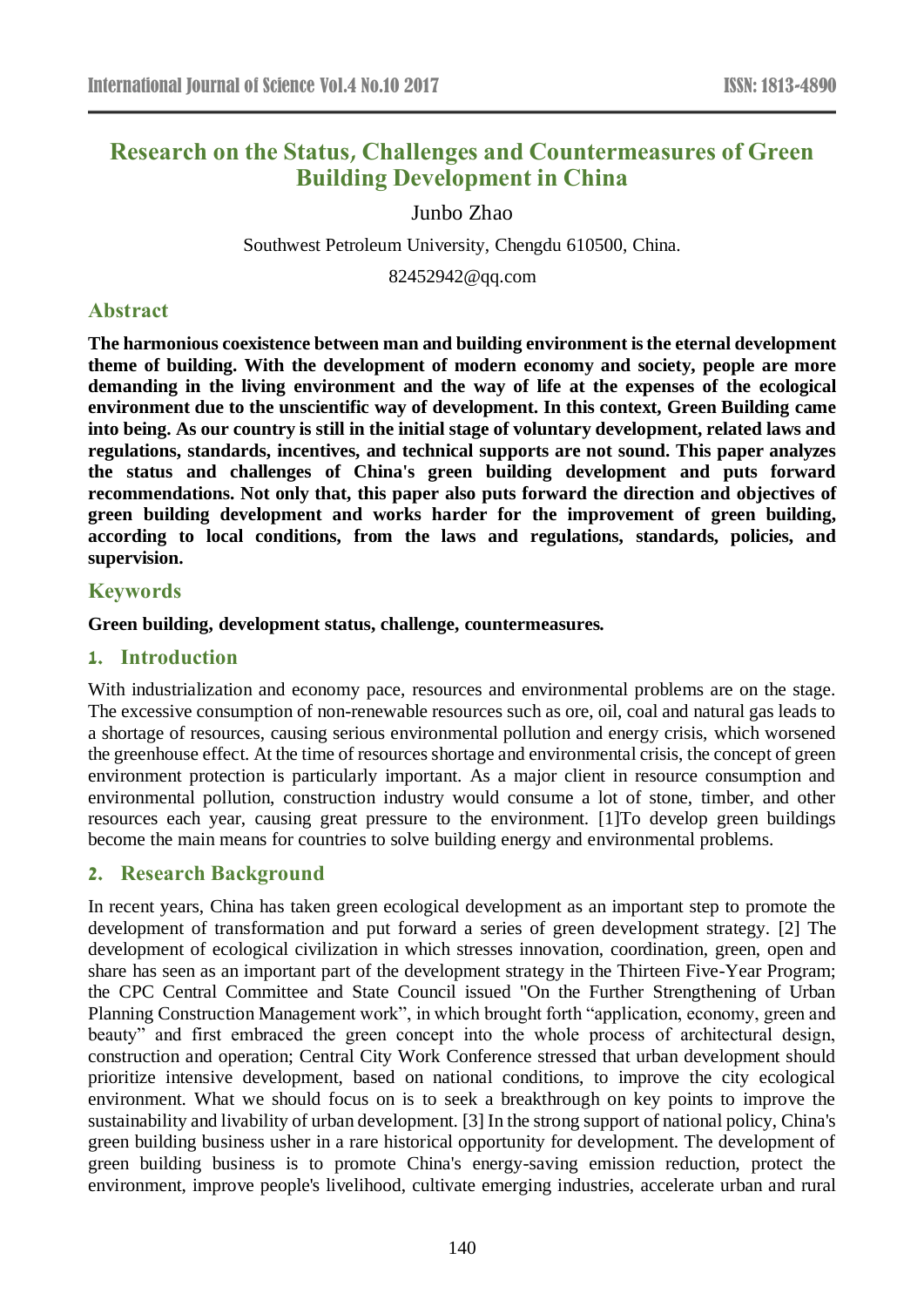construction mode, transform construction industry development mode, and promote ecological civilization construction. [4,5]

### **3. Development Status at Home and Abroad**

#### **3.1 China's Green Building Development Status Quo**

In general, China's green building development is still in the initial stage of voluntary development with small, dotted and scattered overall number, uneven regional development, fast development of green buildings in the south and in the eastern coastal, and slow growth in the north and in the western regions. However, there is larger gap with the large-scale promotion requirements of green building. [6]To our surprise, in the recent two years, the green building development has been accelerating due to the continuous promotion introduction of green building, the improved building evaluation system, and the maturing technology applications.

#### **3.2 Foreign Green Building Development Status Quo**

In the concept innovation of green building, foreign countries have made a lot of demonstration and practices, such as ecological housing, health housing, green office buildings and so on. At present, the most studied in the development of green building concept and practice are the United States, Japan, Britain and other countries. These countries uphold the concept of sustainable development, vigorously develop green buildings, and achieve remarkable results. Since the depth research of Britain and the United States in the 1990s, the global triggered a boom on the green building assessment. They have introduced green building evaluation system in line with the characteristics of geography to greatly specify and promote the development of green residential such as the United States LEED, the United Kingdom BREEAM, Japan's CASBE and so on. [7]

#### **3.3 Comparison of Green Building Evaluation System at Home and Abroad**

The green building evaluation system in Britain, the United States and other countries covers energy, materials, land and ecology, water, environmental protection and other comprehensive environmental performance of buildings, embracing technologies and measures in different areas.

China's green logo system is mainly based on the "Green Building Evaluation Logo Management Approach" and "Green Building Evaluation Technical Rules" for the design and evaluation. We are awarded "Green Building Evaluation Logo" after the approval of experts and evaluation agencies (China Green Building and Energy Conservation Committee). "Green Building Evaluation Logo" is divided into 1, 2, 3 stars, with 3 stars for the highest level. China's Hong Kong areas mainly implement the "Hong Kong Building Environment Assessment Standards". The evaluation system based on the main framework of British BREEAM system by the Hong Kong Polytechnic University in 1996. It is a set of building evaluation system mainly for newly-built and used office and residents. The system is designed to assess the overall environmental performance of the building. [8]The evaluation of the building environment performance is summarized as the evaluation in site, material, energy, water resources, indoor environmental quality, and innovation and performance improvement.

China's green building evaluation system still has the following problems: Firstly, the evaluation is not detailed in its objects with the distracted assessment contents; Secondly, the evaluation method is too simple without the adoption of more accurate quantitative evaluation methods; Thirdly, it pays much attention to the qualitative indicators in measures than performance; Fourthly, it is not timely with the technical development. However, the British and the United States' green building evaluation system framework has undergone several changes and a mature development, reflecting the construction industry's latest energy-saving environmental technology applications.

### **4. The Challenges of Green Building in China**

#### **4.1 There is a gap in the perception of green buildings**

Although the concept of green building has been a better promotion since its birth, there is still a gap in the conception of green building. Some believe that green buildings equate with high-tech and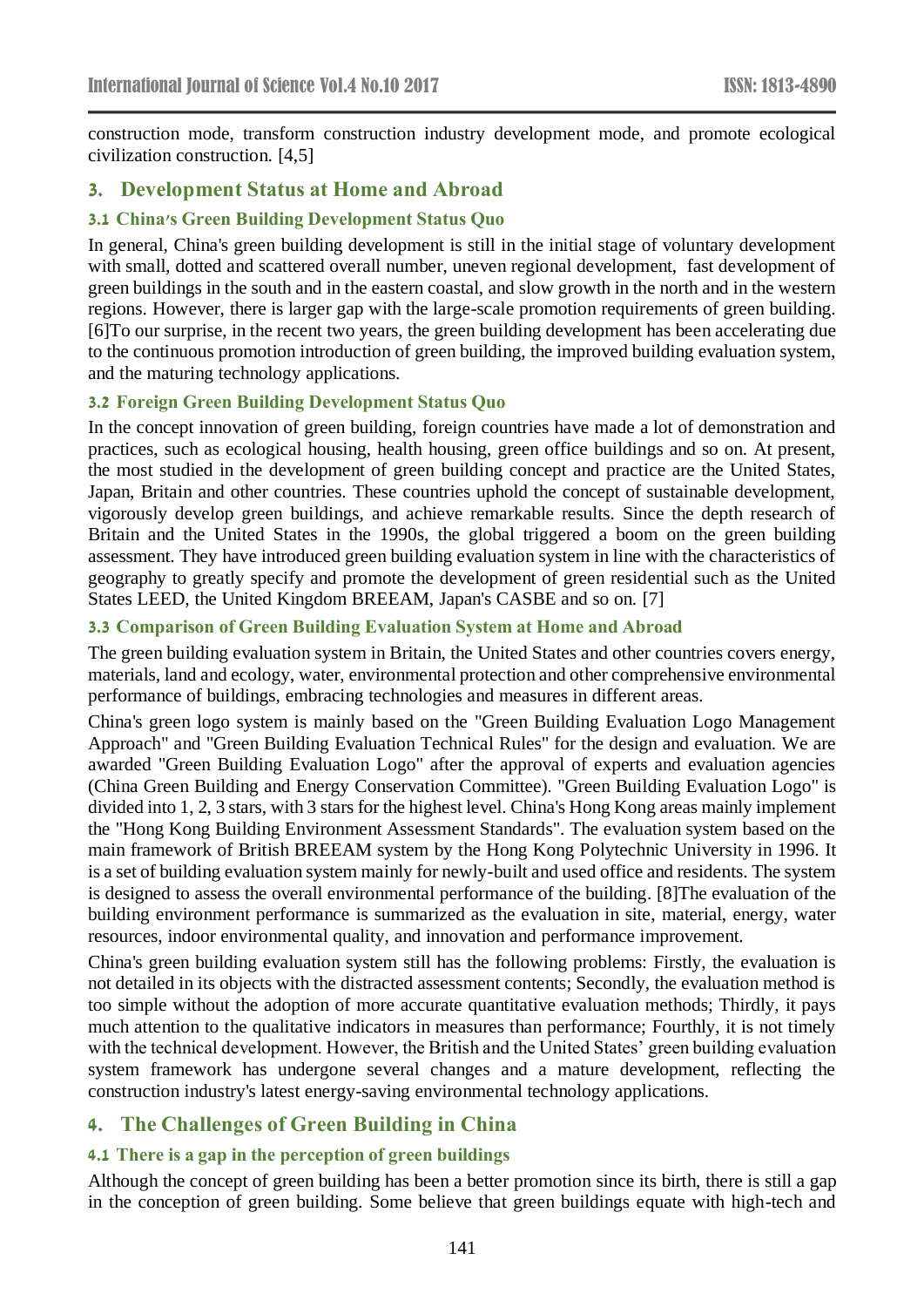high-cost buildings. That's totally wrong. This has had an impact on the widespread popularity of green buildings. And some local governments have not placed enough emphasis on the green building links to improve people's livelihood and change the urban and rural construction. Therefore, there is the prevalence of poor initiative and sense of urgency. And most planners and architects are not familiar with the concept of green building. Even construction companies haven't a clear understanding for the green building market investment returns. [9]No wonder the project decisionmaking had been impacted greatly. Consumers know little about the advantages of green building and environmental effects. So there are potential markets. Relevant departments and experts have not made a consensus on how to promote green building. Perhaps there is a blind fancy to western green building assessment without the consideration of national conditions. It doesn't combine the full life of the building. The blind use of cutting-edge technology will also have a strong negative impact on the development of green building.

#### **4.2 The relevant standard system is not sound**

To develop green building needs a set of scientific, standardized and feasible standard system. Only that can it provide effective guidance for the development of green building. However, from the current development of China's green building standards, there is a one-sided copy of the Western national standards without considering China's national conditions. At the same time, in the set-up of indicators, we found that there is insufficient coverage and unreasonable system. In addition, it lacks supportiveness in the green building design, construction, acceptance, operation and maintenance, and needs improving in the green building plan development, the raw material selection, and the industry operating supervision, which are unable to provide feasible incentives and punishments.

#### **4.3 Related policies and regulations are not perfect**

The corresponding policies and regulatory systems are still inadequate, especially in energy, construction, and energy conservation, leading to the lack of strong legal support in green building. And there is inadequate the whole life cycle construction management system including design, construction, operation, planning, and removal. Especially how to exert effective supervision on the quality of green building in the large-scale development of green building is an emergency we need to solve. And the existing relevant system stresses more in the architectural design, construction and energy conservation than in the materials, water, land, environmental maintenance, garbage collection and construction demolition.

#### **4.4 Existing incentives are not effective**

Compared with the traditional buildings, green buildings can play a role in energy conservation and environmental protection. So the Government should give appropriate support measures to promote the healthy development of green building industry. At this stage, China's policy to promote the development of green building is not perfect, though the introduction of energy-saving, water-saving incentives and financial subsidies, not enough to arouse the interest of the construction industry practitioners. China has not yet carried out incentives such as tax cuts and financial preferential for the green building. As for those who want to carry out green building, there is no special advantages in the land acquisition, project approval, and funding. For those who want to buy green building, the government did not develop preferential policies, which result in short green building market supply and demand, thereby hindering the development of green buildings.

#### **4.5 There is lack of technical support**

Now the basic research link of green building is still relatively weak. We need do more in key and difficult technologies. There is not a technical system integrating building function with regional characteristics. In the construction projects, those professions in planning, design, consulting, assessment, construction, and evaluation and professional institutions are wanting. Due to the slow development as well as the poor combination of construction industry and building materials, the quality of the building materials is uneven. All these factors have led to weak technical support in the industry.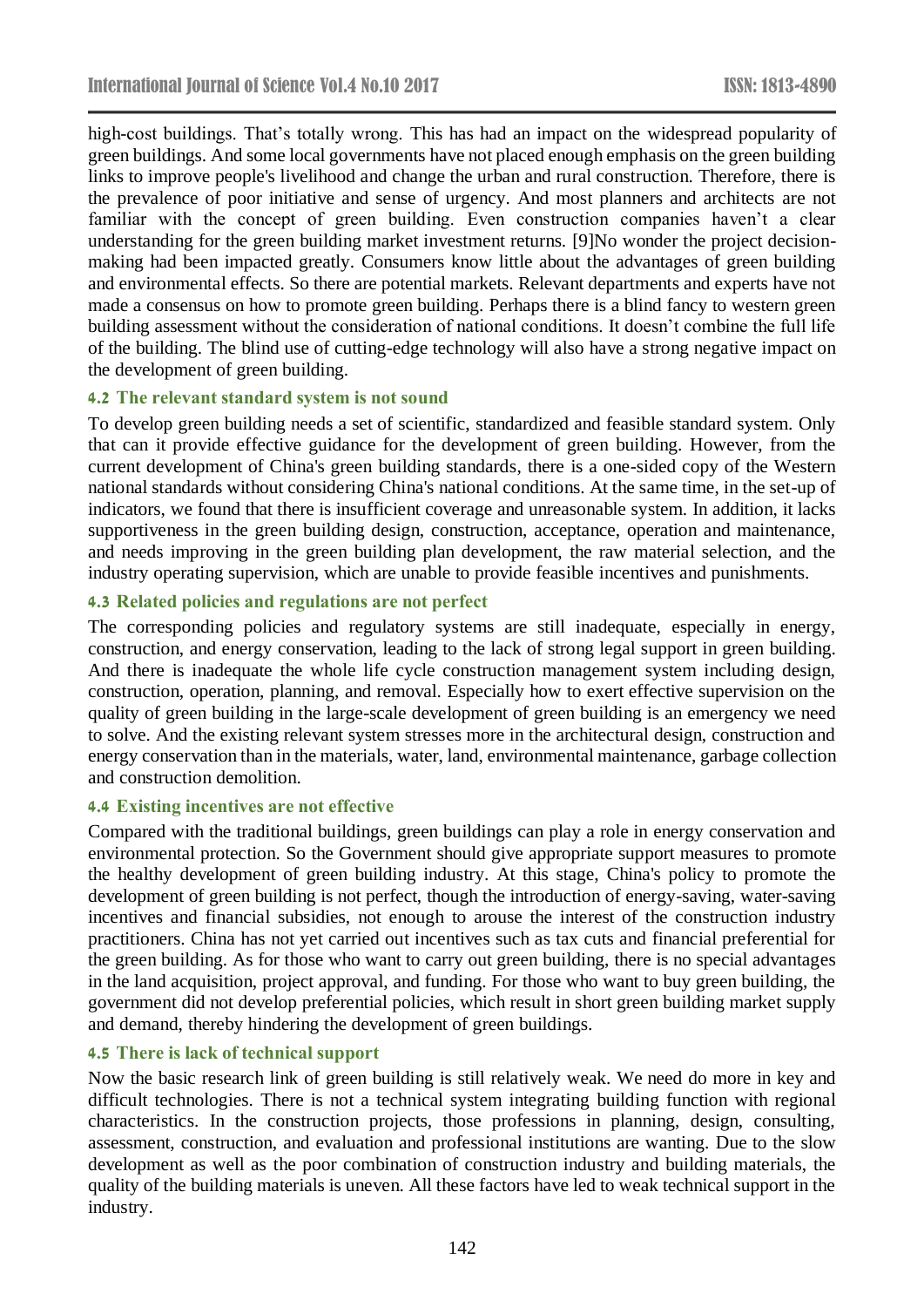### **5. Policy Recommendations**

### **5.1 To strengthen the green building development awareness**

To promote the sustainable development of the construction industry first needs to strengthen people's awareness in the development green building. To intensify the nationwide promotion of green building help people to recognize the important meaning and significance of green building, thus promoting the transformation of new ways of life for the protection of the Earth and the saving of energy. The construction workers need to strengthen the green building-related theoretical knowledge training, so that they can be fully aware of the importance of green buildings. Of course, to achieve the sustainable development of the construction industry also need relevant government departments to better improve the supervision and management functions to provide the necessary institutional protection for the green building. [10]In addition, consumers and developers need to strengthen the green building development awareness.

### **5.2 To improve the standard system and regulatory system of green building**

We need quicken the development of green building assessment standard in different climate and of diversified buildings, improve the residential, office buildings, shopping malls, and hotels evaluation criteria, and issue public buildings refinement evaluation criteria such as schools, hospitals, airports, and railway stations. [11]For green buildings invested by the government, the project budget, the construction standards and the approved pricing quotas should be revised as soon as possible. Relevant laws and regulations on the existing green building and building energy conservation should be taken in China's construction law.

#### **5.3 To boost policy incentives**

The central government would increase the green building technology research and development, promotion investment, and design consulting services. The establishment of green building incentives in finance, taxation, and banking as well as the real estate developers' incentives in the land transfer, project approval, and green credit can improve financial services and guide consumers to buy green residential. Besides, local innovation incentives would be encouraged.

#### **5.4 To strictly supervise the whole process of construction**

Based on the existing construction quality supervision system, we gradually establish green building review system to strengthen the management in planning, project, land transfer, and construction. In the land transfer, we take the relevant indicators of green building development as a prerequisite for land transfer. In the construction design review, we increase the contents of the green building review. [12] If not passed, the building could not be issued the construction permits. In addition, the building demolition approval system should be established. If the building does not meet the conditions, it shall not be dismantled and discarded.

### **5.5 To strengthen the development of core technologies**

In order to control the domestic pollution and perform green business, the heavy industry enterprises must change the mode of production, thereby improving the domestic market model. Enterprises should achieve the purpose of environmental protection, while ensuring the interests of certain circumstances. [13]And the most effective measure is to carry out the reform of technological innovation, accompanied by the growth of the domestic market.

# **6. Conclusion**

Whether it is based on China's national conditions or the world building development, green building has yet become the theme of the construction industry growth. China's "13th Five-Year Plan" has clearly put forward to develop energy-efficient and green buildings. This low-carbon revolution not only better guides China's construction industry to move steadily in the sustainable development, but also promotes the improvement of urban building in energy efficiency, renewable energy, assemblystyle building, and green building materials market. Although the transformation will bring some impact on the traditional building, you should take this opportunity to actively cooperate with the